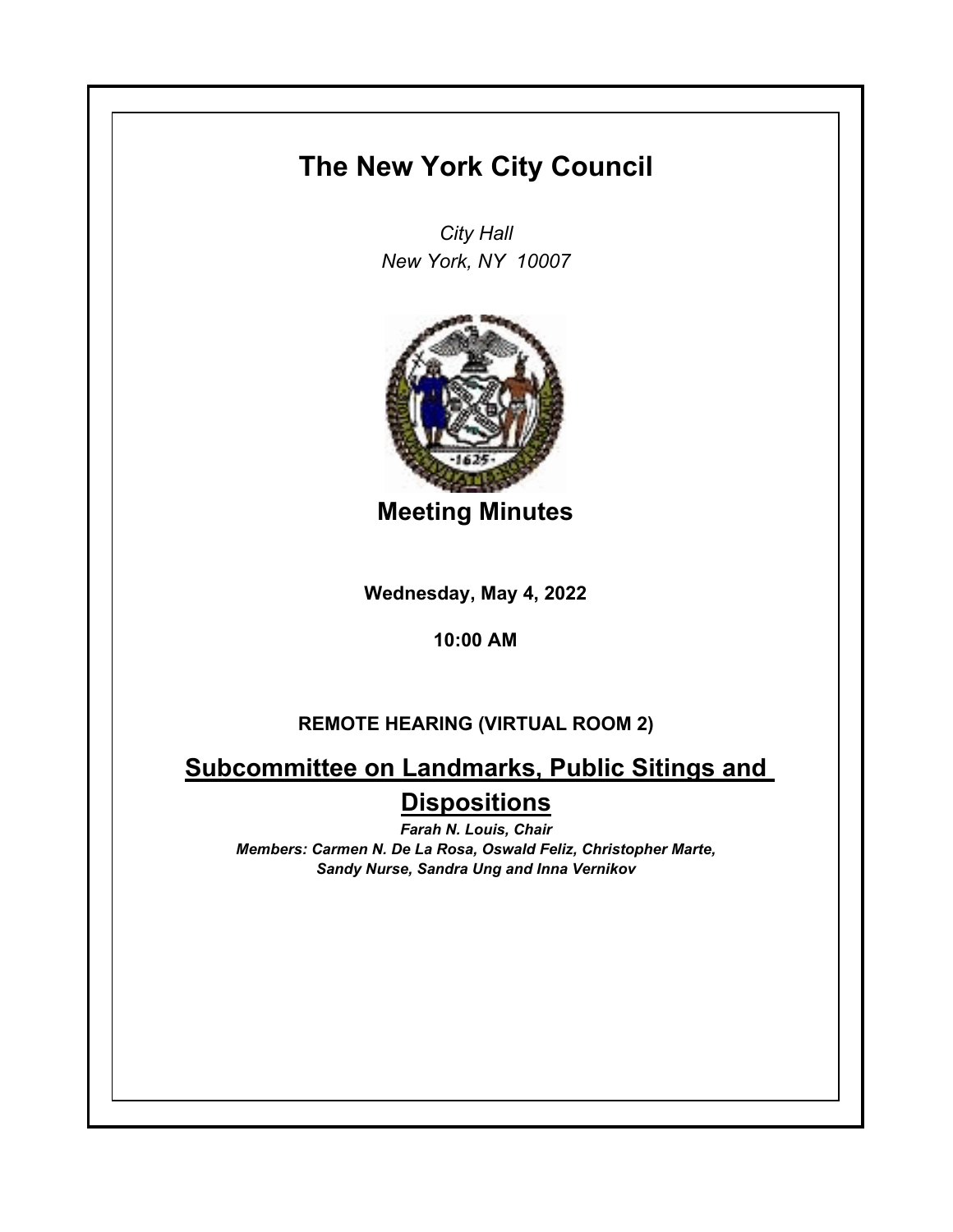| Roll Call                                                                                                                                                                                                                                                                                                                                                                                                                                                                                                                                                                                                                   |                                                                                                                                                                                                                                                                                                                                                                                                                                 |
|-----------------------------------------------------------------------------------------------------------------------------------------------------------------------------------------------------------------------------------------------------------------------------------------------------------------------------------------------------------------------------------------------------------------------------------------------------------------------------------------------------------------------------------------------------------------------------------------------------------------------------|---------------------------------------------------------------------------------------------------------------------------------------------------------------------------------------------------------------------------------------------------------------------------------------------------------------------------------------------------------------------------------------------------------------------------------|
|                                                                                                                                                                                                                                                                                                                                                                                                                                                                                                                                                                                                                             | Present: Louis, De La Rosa, Feliz, Marte, Nurse and Ung                                                                                                                                                                                                                                                                                                                                                                         |
| <b>Absent: Vernikov</b>                                                                                                                                                                                                                                                                                                                                                                                                                                                                                                                                                                                                     |                                                                                                                                                                                                                                                                                                                                                                                                                                 |
| LU 0034-2022<br>District 8.                                                                                                                                                                                                                                                                                                                                                                                                                                                                                                                                                                                                 | Application No. G 220010 TAM (Second Avenue Subway Phase 2<br>MTA Disposition, Manhattan) submitted by the Metropolitan<br>Transportation Authority (MTA) pursuant to Section 1266-c(5) of<br>the New York State Public Authorities Law requesting approval of<br>the disposition of city-owned property located at Block 1773, Lots<br>4 and 72, Borough of Manhattan, Community District 11, Council                          |
|                                                                                                                                                                                                                                                                                                                                                                                                                                                                                                                                                                                                                             | <b>Attachments:</b> Calendar of the Landmarks, Public Sitings and Dispositions Subcommittee<br>and Land Use Committee - April 4, 2022, April 14, 2022 - Stated Meeting<br>Agenda, Calendar of the Subcommittee Meetings and Land Use Meeting -<br>April 26 and 27, 2022, Land Use Calendar - April 27, 2022, Calendar of the<br>Landmarks, Public Sitings and Dispositions Subcommittee and Land Use<br>Committee - May 4, 2022 |
| This Land Use Application was Hearing Held by Committee                                                                                                                                                                                                                                                                                                                                                                                                                                                                                                                                                                     |                                                                                                                                                                                                                                                                                                                                                                                                                                 |
|                                                                                                                                                                                                                                                                                                                                                                                                                                                                                                                                                                                                                             | <b>Attachments:</b> Calendar of the Landmarks, Public Sitings and Dispositions Subcommittee<br>and Land Use Committee - April 4, 2022, April 14, 2022 - Stated Meeting<br>Agenda, Calendar of the Subcommittee Meetings and Land Use Meeting -<br>April 26 and 27, 2022, Land Use Calendar - April 27, 2022, Calendar of the<br>Landmarks, Public Sitings and Dispositions Subcommittee and Land Use<br>Committee - May 4, 2022 |
| A motion was made that this Land Use Application be Approved by Subcommittee<br>approved by Roll Call.                                                                                                                                                                                                                                                                                                                                                                                                                                                                                                                      |                                                                                                                                                                                                                                                                                                                                                                                                                                 |
|                                                                                                                                                                                                                                                                                                                                                                                                                                                                                                                                                                                                                             | <b>Affirmative:</b> 6 - Louis, De La Rosa, Feliz, Marte, Nurse and Ung                                                                                                                                                                                                                                                                                                                                                          |
| Absent: 1 - Vernikov                                                                                                                                                                                                                                                                                                                                                                                                                                                                                                                                                                                                        |                                                                                                                                                                                                                                                                                                                                                                                                                                 |
| LU 0044-2022<br>Application number G 220013 CCQ (Mount Neboh-Mount Carmel<br><b>Cemetery Merger Request) submitted by Mount Carmel Cemetery</b><br>pursuant to Section 1506(c) of the New York State Not-for-Profit<br>Corporation Law requesting approval to merge the Mount Carmel<br>Cemetery located at 83-55 Cypress Hills Street (Block 3750, Lot<br>655) with the Mount Neboh Cemetery located at 82-07 Cypress<br>Hills Street (Block 3750, Lot 705), Borough of Queens, Community<br>District 5, Council District 30.<br><b>Attachments:</b> Calendar of the Subcommittee Meetings and Land Use Meeting - April 26 |                                                                                                                                                                                                                                                                                                                                                                                                                                 |
|                                                                                                                                                                                                                                                                                                                                                                                                                                                                                                                                                                                                                             | and 27, 2022, April 28, 2022 - Stated Meeting Agenda, Hearing Testimony -                                                                                                                                                                                                                                                                                                                                                       |

## **This Land Use Application was Hearing Held by Committee**

Landmarks 4-4-22, Calendar of the Landmarks, Public Sitings and Dispositions Subcommittee and Land Use Committee - May 4, 2022